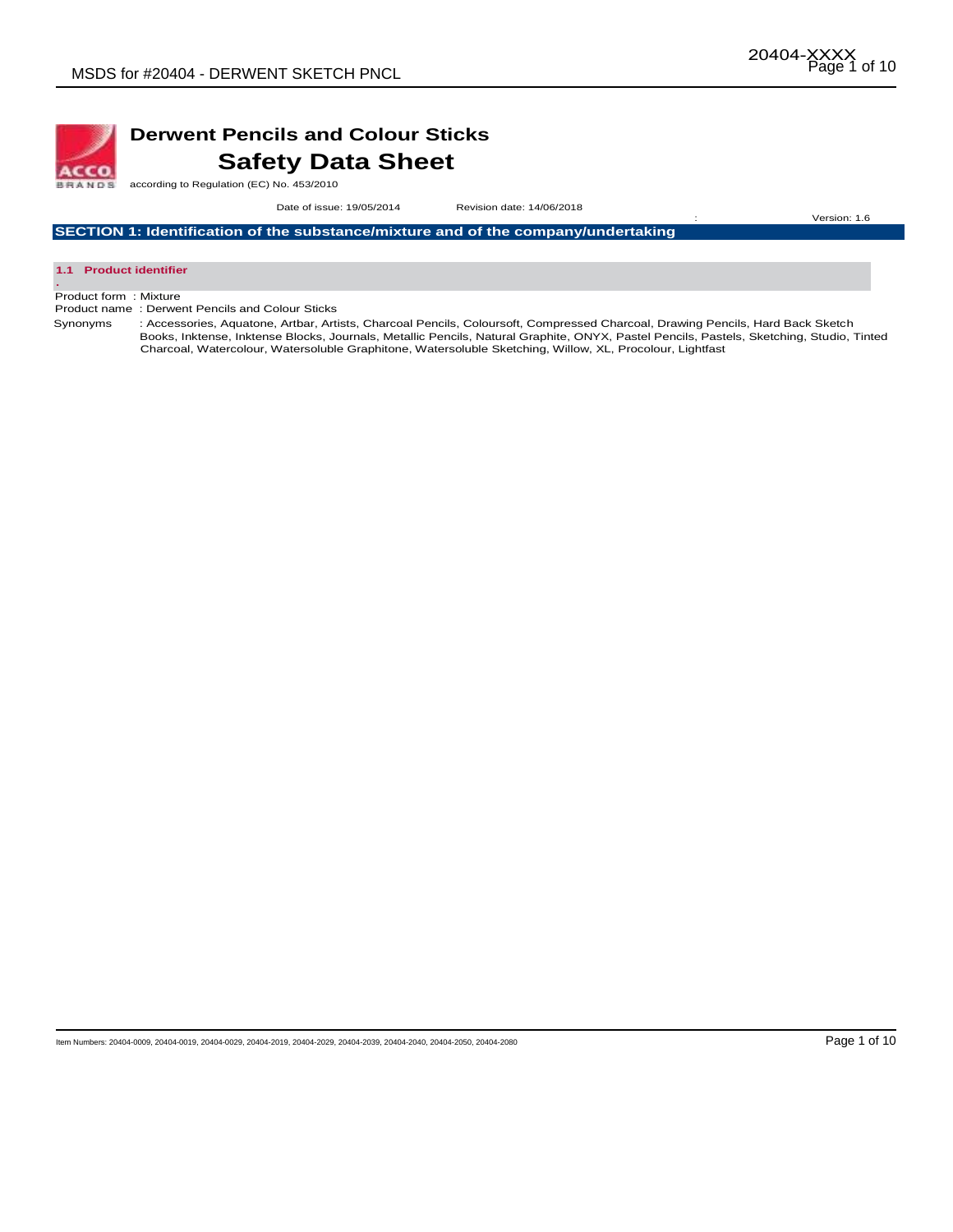

according to Regulation (EC) No. 453/2010

ACCO **BRANDS** 

> Product code : 0700049, 0700050, 0700051, 0700052, 0700053, 0700054, 0700055, 0700077, 0700078, 0700101, 0700108, 0700111, 0700114, 0700120, 0700122, 0700125, 0700129, 0700133, 0700135, 0700136, 0700138, 0700143, 0700146, 0700148, 0700149, 0700150, 0700154, 0700156, 0700158, 0700163, 0700165, 0700167, 0700172, 0700173, 0700174, 0700211, 0700212, 0700229, 0700230, 0700231, 0700232, 0700233, 0700234, 0700253, 0700254, 0700255, 0700256, 0700257, 0700258, 0700259, 0700260, 0700267, 0700269, 0700284, 0700286, 0700300, 0700301, 0700302, 0700303, 0700304, 0700307, 0700434, 0700449, 0700456, 0700473, 0700476, 0700481, 0700482, 0700528, 0700624, 0700643, 0700644, 0700659, 0700660, 0700662, 0700663, 0700664, 0700665, 0700666, 0700667, 0700671, 0700672, 0700674, 0700675, 0700676, 0700677, 0700678, 0700679, 0700680, 0700681, 0700682, 0700683, 0700684, 0700685, 0700686, 0700687, 0700688, 0700689, 0700690, 0700691, 0700758, 0700759, 0700802, 0700803, 0700821, 0700822, 0700830, 0700836, 0700837, 0700838, 0700862, 0700866, 0700885, 0700903, 0700904, 0700905, 0700906, 0700907, 0700908, 0700909, 0700910, 0700911, 0700912, 0700913, 0700914, 0700915, 0700916, 0700917, 0700918, 0700919, 0700920, 0700921, 0700922, 0700923, 0700924, 0700925, 0700926, 0700927, 0700928, 0700929, 0700930, 0700953, 0700954, 0700955, 0700956, 0700957, 0700958, 0700959, 0700960, 0700961, 0700962, 0700963, 0700964, 0700965, 0700966, 0700967, 0700968, 0700969, 0700970, 0700971, 0700972, 0700973, 0700974, 0700975, 0700976, 0700977, 0700978, 0700979, 0700980, 0700981, 0700982, 0700983, 0700984, 0700985, 0700986, 0700987, 0700988, 0700989, 0700990, 0700991, 0700992, 0700993, 0700994, 0700995, 0700996, 0700997, 0700998, 0700999, 0701000, 0701001, 0701002, 0701003, 0701004, 0701005, 0701006, 0701007, 0701008, 0701009, 0701010, 0701011, 0701012, 0701013, 0701014, 0701015, 0701016, 0701017, 0701018, 0701019, 0701020, 0701021, 0701022, 0701023, 0701024, 0701025, 0701026, 0701027, 0701028, 0701029, 0701030, 0701031, 0701035, 0701039, 0701070, 0701071, 0701089, 2101403, 2101404, 2102174, 2102175, 2102176, 2102177, 2102178, 2102179, 2300023, 2300037, 2300038, 2300039, 2300040, 2300046, 2300077, 2300078, 2300079, 2300080, 2300081, 2300083, 2300086, 2300087, 2300088, 2300089, 2300090, 2300091, 2300123, 2300123A, 2300124, 2300138, 2300139, 2300140, 2300141, 2300142, 2300143, 2300147, 2300151, 2300152, 2300153, 2300154, 2300155, 2300161, 2300172, 2300173, 2300174, 2300179, 2300185, 2300217, 2300219, 2300225, 2300226, 2300230, 2300231, 2300232, 2300233, 2300234, 2300235, 2300236, 2300237, 2300238, 2300239, 2300240, 2300241, 2300242, 2300243, 2300244, 2300245, 2300246, 2300247, 2300248, 2300249, 2300250, 2300251, 2300252, 2300253, 2300254, 2300255, 2300256, 2300257, 2300258, 2300259, 2300260, 2300261, 2300262, 2300263, 2300264, 2300265, 2300266, 2300267, 2300268, 2300269, 2300270, 2300271, 2300272, 2300273, 2300274, 2300275, 2300276, 2300277, 2300278, 2300279, 2300280, 2300281, 2300282, 2300283, 2300284, 2300285, 2300286, 2300287, 2300288, 2300289, 2300290, 2300291, 2300292, 2300293, 2300294, 2300295, 2300296, 2300297, 2300298, 2300299, 2300300, 2300301, 2300303, 2300304, 2300305, 2300306, 2300307, 2300308, 2300309, 2300310, 2300311, 2300312, 2300313, 2300314, 2300315, 2300316, 2300317, 2300318, 2300319, 2300320, 2300321, 2300322, 2300323, 2300324, 2300325, 2300326, 2300327, 2300328, 2300329, 2300330, 2300331, 2300332, 2300333, 2300334, 2300335, 2300336, 2300337, 2300338, 2300339, 2300340, 2300343, 2300352, 2300355, 2300357, 2300365, 2300366, 2300367, 2300368, 2300369, 2300370, 2300371, 2300372, 2300373, 2300374, 2300375, 2300376, 2300377, 2300379, 2300381, 2300382, 2300386, 2300406, 2300411, 2300412, 2300418, 2300419, 2300420, 2300421, 2300422, 2300423, 2300424, 2300425, 2300426, 2300427, 2300428, 2300429, 2300430, 2300431, 2300432, 2300433, 2300434, 2300435, 2300436, 2300437, 2300438, 2300439, 2300440, 2300441, 2300442, 2300443, 2300448, 2300449, 2300450, 2300451, 2300452, 2300454, 2300456, 2300457, 2300467, 2300468, 2300469, 2300470, 2300506, 2300541, 2300544, 2300561, 2300563, 2300575, 2300580, 2300582, 2300587, 2300588, 2300589, 2300590, 2300591, 2300592, 2300593, 2300594, 2300595, 2300596, 2300597, 2300598, 2300599, 2300600, 2300601, 2300602, 2300603, 2300604, 2300605, 2300606, 2300607, 2300608, 2300609, 2300610, 2300611, 2300612, 2300613, 2300614, 2300615, 2300616, 2300617, 2300618, 2300619, 2300620, 2300621, 2300622, 2300623, 2300624, 2300625, 2300626, 2300627, 2300628, 2300629, 2300630, 2300631, 2300632, 2300633, 2300634, 2300635, 2300636, 2300637, 2300638, 2300639, 2300640, 2300641, 2300642, 2300643, 2300644, 2300645, 2300646, 2300647, 2300648, 2300649, 2300650, 2300651, 2300652, 2300653, 2300654, 2300655, 2300656, 2300657, 2300658, 2300659, 2300660, 2300661, 2300662, 2300663, 2300664, 2300665, 2300666, 2300667, 2300671, 2300672, 2300675, 2300678, 2300679, 2300680, 2300681, 2300682, 2300683, 2300685, 2300686, 2300687, 2300688, 2301597, 2301598, 2301607, 2301608, 2301610, 2301611, 2301650, 2301660,

| 16/06/2015                                                                                         | EN (English) | 1/7 | www.acco.co.uk |
|----------------------------------------------------------------------------------------------------|--------------|-----|----------------|
| 2301665, 2301666, 2301667, 2301668, 2301669, 2301670, 2301671, 2301672, 2301673, 2301674, 2301675, |              |     |                |
|                                                                                                    |              |     |                |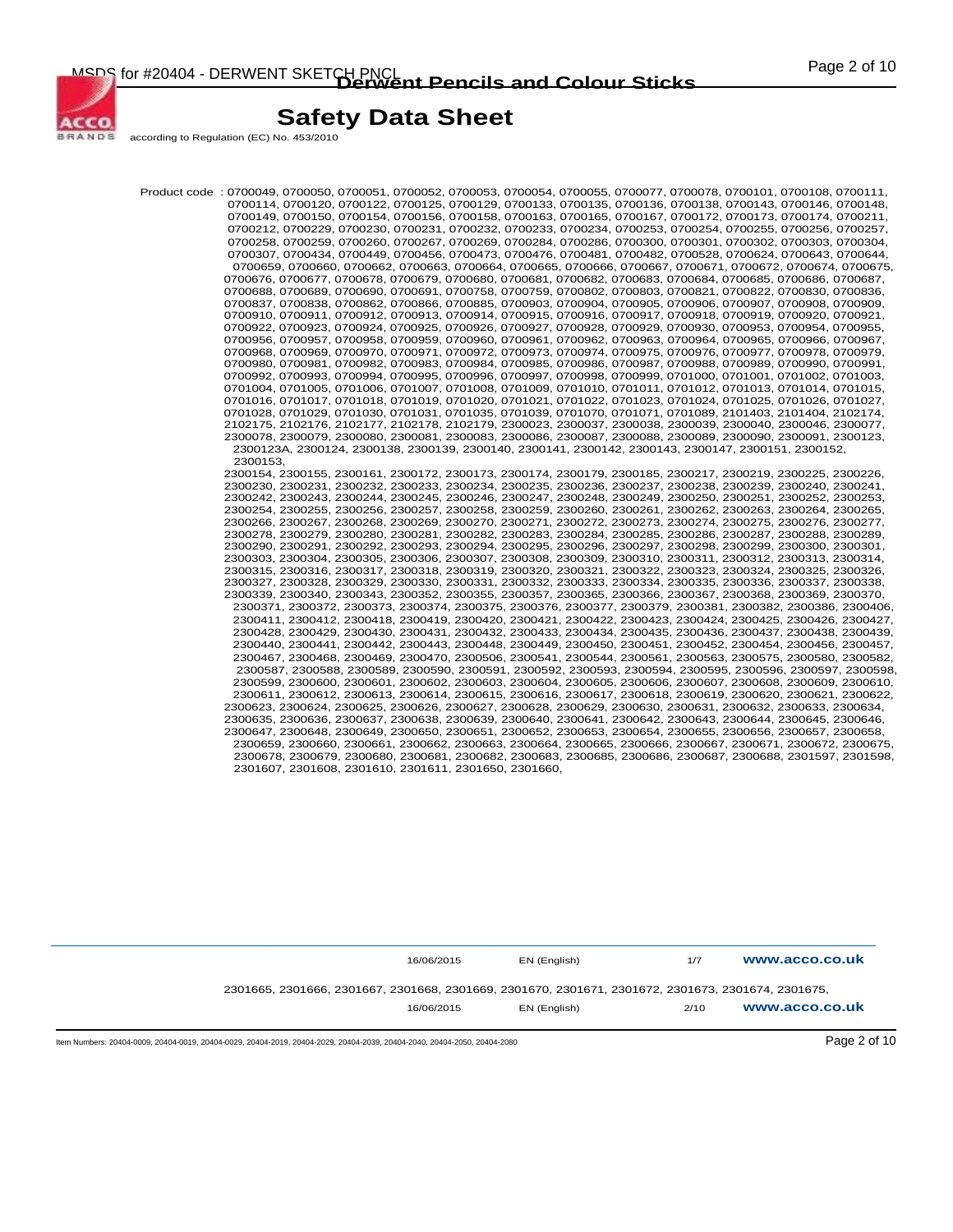MSDS for #20404 - DERWENT SKETCH PNCL<br> **Derwent Pencils and Colour Sticks COLOUR COLOUR** 



## **Safety Data Sheet**

according to Regulation (EC) No. 453/2010

2301676, 2301677, 2301678, 2301679, 2301680, 2301681, 2301682, 2301683, 2301684, 2301685, 2301688, 2301689, 2301690, 2301691, 2301698, 2301699, 2301700, 2301711, 2301712, 2301735, 2301756, 2301757, 2301758, 2301760, 2301760A, 2301774, 2301842, 2301843, 2301844, 2301852, 2301853, 2301854, 2301855, 2301856, 2301857, 2301858, 2301859, 2301860, 2301861, 2301862, 2301863, 2301864, 2301865, 2301866, 2301867, 2301868, 2301869, 2301870, 2301871, 2301872, 2301873, 2301874, 2301875, 2301876, 2301877, 2301878, 2301879, 2301880, 2301881, 2301882, 2301883, 2301884, 2301885, 2301886, 2301887, 2301888, 2301889, 2301890, 2301891, 2301892, 2301893, 2301894, 2301895, 2301896, 2301897, 2301898, 2301899, 2301902, 2301915, 2301917, 2301919, 2301920, 2301930, 2301931, 2301932, 2301933, 2301934, 2301936, 2301937, 2301938, 2301940, 2301941, 2301942, 2301944, 2301945, 2301946, 2301947, 2301952, 2301953, 2301954, 2301955, 2301958, 2301962, 2301963, 2301964, 2301965, 2301966, 2301969, 2301970, 2301971, 2301972, 2301974, 2301975, 2301976, 2301977, 2301978, 2301979, 2301980, 2301981, 2301982, 2301984, 2301985, 2301990, 2301991, 2301995, 2301996, 2302000, 2302001, 2302003, 2302004, 2302009, 2302010, 2302011, 2302012, 2302013, 2302014, 2302015, 2302016, 2302017, 2302018, 2302019, 2302020, 2302021, 2302022, 2302023, 2302024, 2302025, 2302026, 2302028, 2302029, 2302030, 2302031, 2302032, 2302033, 2302034, 2302035, 2302036, 2302037, 2302038, 2302039, 2302040, 2302041, 2302042, 2302043, 2302044, 2302045, 2302046, 2302047, 2302048, 2302049, 2302050, 2302051, 2302052, 2302053, 2302054, 2302055, 2302056, 2302057, 2302058, 2302059, 2302060, 2302061, 2302062, 2302063, 2302064, 2302065, 2302066, 2302067, 2302068, 2302069, 2302070, 2302071, 2302072, 2302073, 2302074, 2302075, 2302076, 2302077, 2302078, 2302079, 2302080, 2302081, 2302082, 2302083, 2302084, 2302093, 2302100, 2302101, 2302102, 2302104, 2302107, 2302108, 2302109, 2302110, 2302111, 2302112, 2302113, 2302114, 2302115, 2302116, 2302117, 2302118, 2302120, 2302123, 2302124, 2302125, 2302126, 2302127, 2302140, 2302141, 2302143, 2302147, 2302148, 2302149, 2302151, 2302152, 2302153, 2302154, 2302155, 2302156, 2302157, 2302167, 2302169, 2302170, 2302172, 2302173, 2302174, 2302175, 2302177, 2302178, 2302179, 2302180, 2302181, 2302182, 2302183, 2302184, 2302185, 2302186, 2302187, 2302188, 2302189, 2302193, 2302266, 2302283, 2302284, 2302288, 2302289, 2302290, 3200000, 3200100, 3200200, 3200300, 3200400, 3200410, 3200500, 3200510, 3200600, 3200700, 3200800, 3200900, 3201000, 3201100, 3201200, 3201300, 3201400, 3201410, 3201500, 3201600, 3201610, 3201620, 3201630, 3201700, 3201800, 3201810, 3201900, 3201910, 3202000, 3202100, 3202110, 3202120, 3202200, 3202210, 3202220, 3202300, 3202400, 3202410, 3202500, 3202600, 3202700, 3202800, 3202810, 3202820, 3202830, 3202840, 3202900, 3203000, 3203100, 3203200, 3203300, 3203400, 3203500, 3203600, 3203610, 3203620, 3203700, 3203710, 3203800, 3203900, 3204000, 3204100, 3204110, 3204120, 3204130, 3204140, 3204150, 3204200, 3204300, 3204400, 3204500, 3204600, 3204700, 3204800, 3204900, 3205000, 3205010, 3205100, 3205110, 3205120, 3205130, 3205140, 3205150, 3205160, 3205200, 3205300, 3205310, 3205400, 3205500, 3205600, 3205700, 3205710, 3205720, 3205800, 3205900, 3206000, 3206100, 3206200, 3206300, 3206400, 3206410, 3206420, 3206430, 3206440, 3206450, 3206460, 3206470, 3206480, 3206490, 3206500, 3206600, 3206610, 3206700, 3206800, 3206900, 3206910, 3207000, 3207100, 3207110, 3207200, 32089, 32092, 32093, 32096, 32097, 32098, 32101, 32102, 32103, 32104, 32105, 32106, 32107, 32108, 32109, 32110, 32111, 32112, 32113, 32114, 32115, 32116, 32117, 32118, 32119, 32120, 32121, 32122, 32123, 32124, 32125, 32126, 32127, 32128, 32129, 32130, 32131, 32132, 32133, 32134, 32135, 32136, 32137, 32138, 32139, 32140, 32141, 32142, 32143, 32144, 32145, 32146, 32147, 32148, 32149, 32150, 32151, 32152, 32153, 32154, 32155, 32156, 32157, 32158, 32159, 32160, 32161, 32162, 32163, 32164, 32165, 32166, 32167, 32168, 32169, 32170, 32171, 32172, 32196, 32197, 32198, 32199, 32201, 32801, 32802, 32803, 32804, 32805, 32806, 32807, 32808, 32809,32810, 32811, 32812, 32813, 32814, 32815, 32816, 32817, 32818, 32819, 32820, 32821, 32822, 32823, 32824, 32825, 32826, 32827, 32828, 32829, 32830, 32831, 32832, 32833, 32834, 32835, 32836, 32837, 32838, 32839, 32840, 32841, 32842, 32843, 32844, 32845, 32846, 32847, 32848, 32849, 32850, 32851, 32852, 32853, 32854, 32855, 32856, 32857, 32858, 32859, 32860, 32861, 32862, 32863, 32864, 32865, 32866, 32867, 32868, 32869, 32870, 32871, 32872, 32881, 32883, 32885, 32889, 32891, 32991, 32992, 32996, 33254, 33255, 33301, 33302, 33303, 33304, 33305, 33306, 33307, 33308, 33309, 33310, 33312, 33317, 33326, 33328, 33329, 33356, 34122, 34132, 34138, 34214, 34215, 34251A, 34252A, 34253A, 34264A, 34301, 34302, 34303, 34304, 34305, 34306, 34307, 34320, 34322, 34324, 34326, 34328, 34330, 34332, 34341, 34342, 34343, 34344, 34345, 34350, 34357, 34358, 34359, 34386, 34387, 34388, 34389, 34391, 34392, 35985, 35986, 35987, 35988, 35996, 35997, 35998, 35999, 36001, 36002, 36003, 36004, 36005, 36300, 36301, 36302, 36303, 39000, 39003, 39007, 39008, 39009, 90649, 90702, 2302433, 2302434, 2302435, 2302436, 2302437, 2302438, 2302439, 2302440, 2302441, 2302442, 2302443, 2302444, 2302445, 2302446, 2302447, 2302448, 2302449, 2302450, 2302451, 2302452, 2302453, 2302454, 2302455, 2302456, 2302457, 2302458, 2302459, 2302460, 2302461, 2302462, 2302463, 2302464, 2302465, 2302466, 2302467, 2302468, 2302469, 2302470, 2302471, 2302472, 2302473, 2302474, 2302475, 2302476, 2302477, 2302478, 2302479, 2302480, 2302481, 2302482, 2302483, 2302484, 2302485, 2302486, 2302487, 2302488, 2302489, 2302490, 2302491, 2302492, 2302493, 2302494, 2302495, 2302496, 2302497, 2302498, 2302499, 2302500, 2302501, 2302502, 2302503, 2302504, 2302513, 2302514, 2302505, 2302506, 2302507, 2302508, 2302520, 2302620, 2302621, 2302583, 2301999, 2302163, 2302588, 2302586, 2302585, 2302587, 2300153, 2300152,2302523, 2302524,2302719, 2302720, 2302721, 2302725, 2302647, 2302648, 2302649, 2302650, 2302655, 2302661, 2302662, 2302665, 2302667, 2302668, 2302669, 2302670, 2302675, 2302677, 2302682, 2302684, 2302686, 2302692, 2302695, 2302696, 2302698, 2302699, 2302701, 2302703, 2302704, 2302707, 2302708, 2302709, 2302710, 2302711, 2302713, 2302714, 2302715, 2302716, 2302717, 2302718,

**1.2. Relevant identified uses of the substance or mixture and uses advised against** 

16/06/2015 EN (English) 3/10 **www.acco.co.uk**

Item Numbers: 20404-0009, 20404-0019, 20404-0029, 20404-2019, 20404-2029, 20404-2039, 20404-2040, 20404-2050, 20404-2080 Page 3 of 10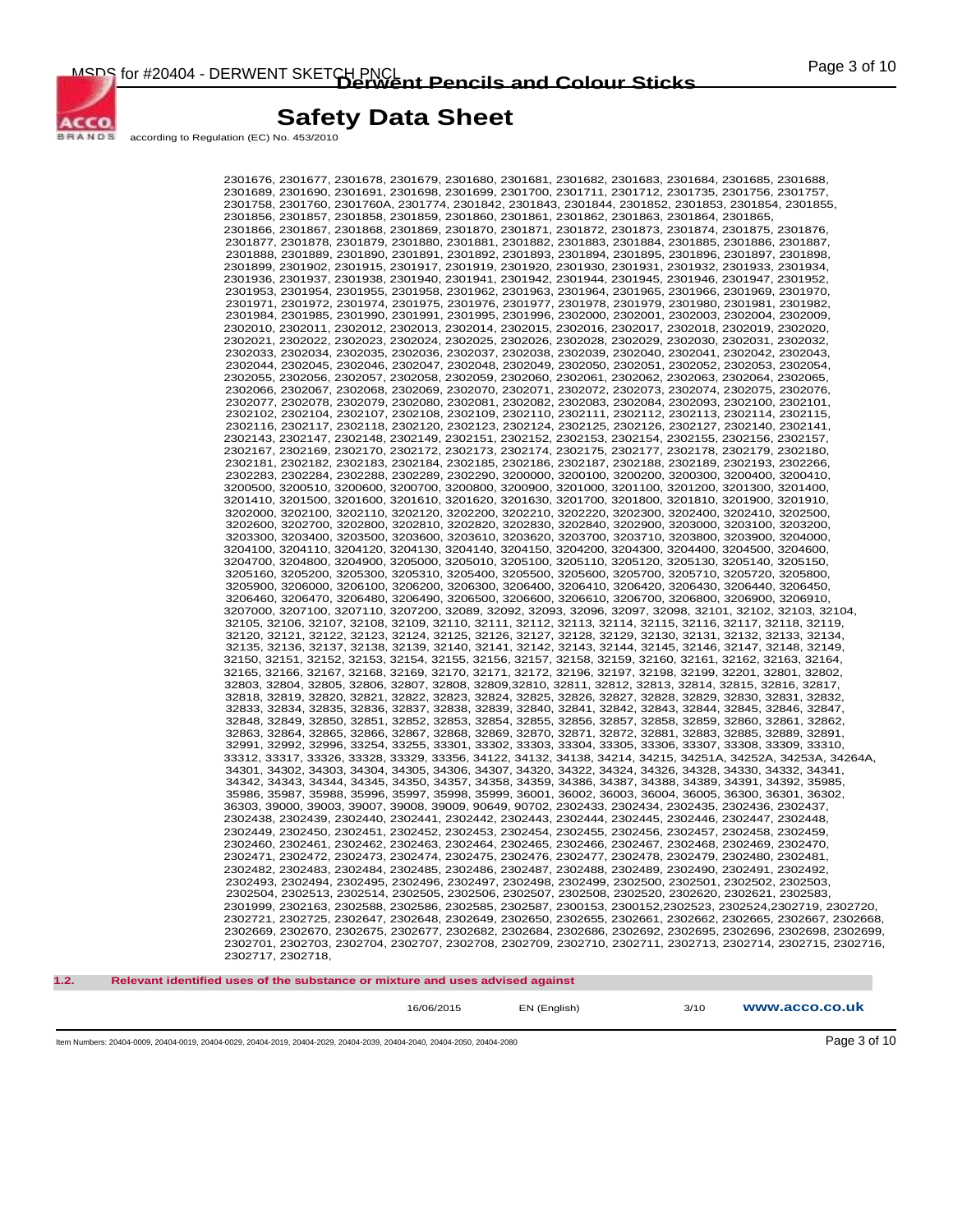**BRANDS** according to Regulation (EC) No. 453/2010

# **1.2.1. Relevant identified uses** Main

Use of the substance/mixture

**ACCO** 

: Consumer use, Professional use : For writing purposes

#### **1.2.2. Uses advised against**

No additional information available

#### **1.3. Details of the supplier of the safety data sheet**  Acco UK Ltd.

Oxford House, Oxford Road, Aylesbury, Bucks, HP21 8SZ.

Telephone: +44 (0) 844 209 8360 (9am to 5pm)<br>Fax: +44 (0) 845 603 1731 Fax: +44 (0) 845 603 1731<br>Website: www.acco.co.uk Website: www.acco.co.uk<br>Email: informationeuror informationeurope@acco.com

#### **1.4. Emergency telephone number**

Emergency number : 0844 2098360

| <b>Country</b>                           | <b>Organisation/Company</b>                              | <b>Address</b>                              | <b>Emergency number</b>                                                                |
|------------------------------------------|----------------------------------------------------------|---------------------------------------------|----------------------------------------------------------------------------------------|
| IRELAND (REPUBLIC OF)                    | National Poisons Information Centre<br>Beaumont Hospital | Beaumont Hospital Beaumont Road 9<br>Dublin | $: +35318379964$                                                                       |
| UNITED KINGDOM                           | National Poisons Information Service (NHS<br>Direct)     |                                             | 0845 4647 or 111 (England<br>& Wales only) or 112 (EU) or<br>08454 24 24 24 (Scotland) |
| <b>SECTION 2: Hazards identification</b> |                                                          |                                             |                                                                                        |

#### **2.1. Classification of the substance or mixture Classification according to Regulation (EC) No. 1272/2008 [CLP]** Not classified

**Classification according to Directive 67/548/EEC or 1999/45/EC** Not classified

**Adverse physicochemical, human health and environmental effects** No additional information available

#### **2.2. Label elements**

**Labelling according to Regulation (EC) No. 1272/2008 [CLP]** No labelling applicable

## **2.3. Other hazards**  No additional information available **SECTION 3: Composition/information on ingredients 3.1. Substance**

Not applicable

#### **3.2. Mixture**

16/06/2015 EN (English) 4/10 **www.acco.co.uk**

Item Numbers: 20404-0009, 20404-0019, 20404-0029, 20404-2019, 20404-2029, 20404-2039, 20404-2040, 20404-2050, 20404-2080 Page 4 of 10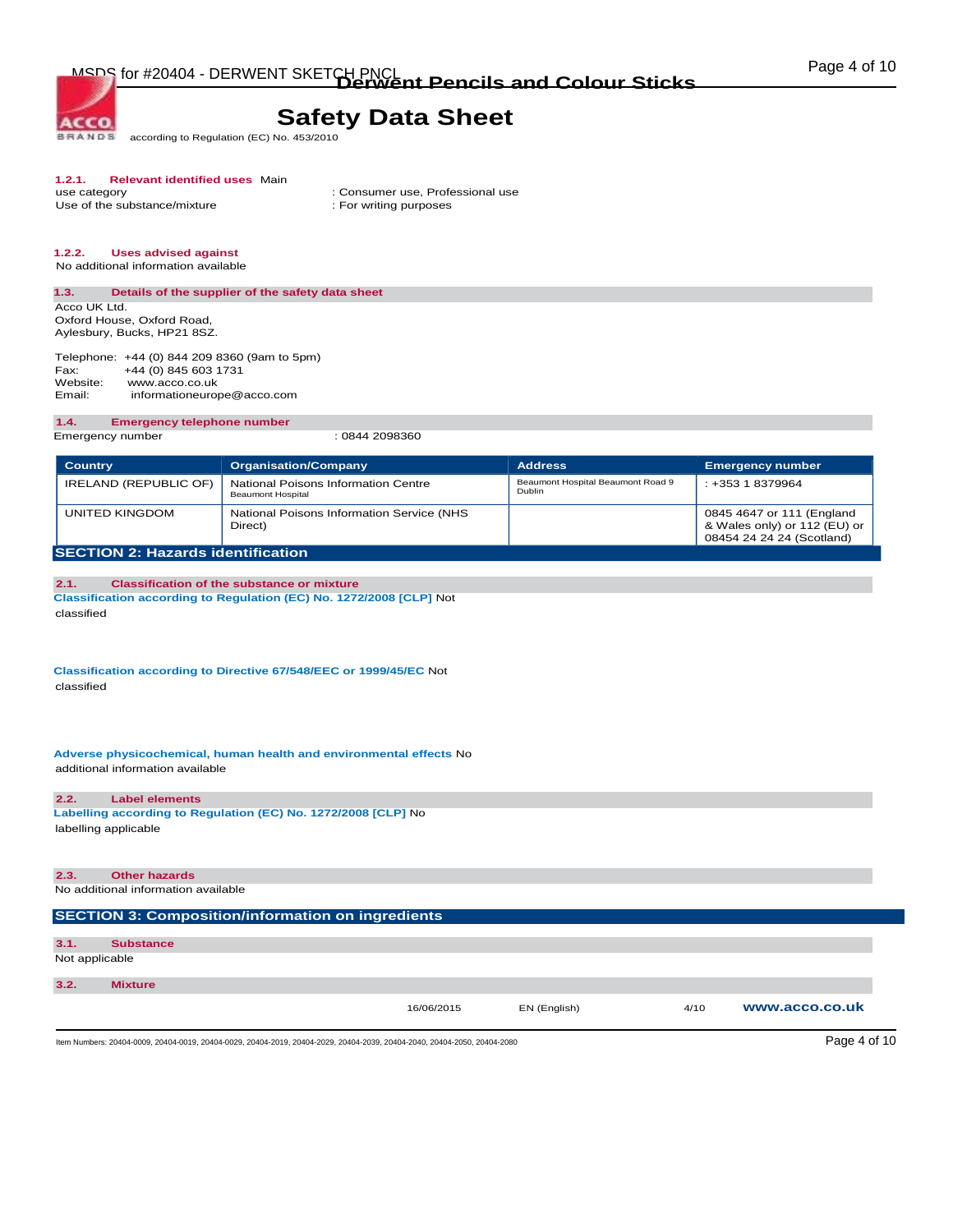# **Safety Data Sheet**<br>according to Regulation (EC) No. 453/2010

This mixture does not contain any substances to be mentioned according to the criteria of section 3.2 of REACH annex II

|                                       | <b>SECTION 4: First aid measures</b>                                                                                                        |                                                                   |                                                                                                  |      |                                                                                                      |
|---------------------------------------|---------------------------------------------------------------------------------------------------------------------------------------------|-------------------------------------------------------------------|--------------------------------------------------------------------------------------------------|------|------------------------------------------------------------------------------------------------------|
| 4.1.                                  | <b>Description of first aid measures</b>                                                                                                    |                                                                   |                                                                                                  |      |                                                                                                      |
| First-aid measures general            |                                                                                                                                             | (show the label where possible).                                  | : Never give anything by mouth to an unconscious person. If you feel unwell, seek medical advice |      |                                                                                                      |
|                                       | First-aid measures after inhalation                                                                                                         | : Assure fresh air breathing. Allow the victim to rest.           |                                                                                                  |      |                                                                                                      |
|                                       | First-aid measures after skin contact                                                                                                       | warm water rinse.                                                 | : Remove affected clothing and wash all exposed skin area with mild soap and water, followed by  |      |                                                                                                      |
|                                       | First-aid measures after eye contact                                                                                                        | persist.                                                          | : Rinse immediately with plenty of water. Obtain medical attention if pain, blinking or redness  |      |                                                                                                      |
|                                       | First-aid measures after ingestion                                                                                                          |                                                                   | : Rinse mouth. Do NOT induce vomiting. Obtain emergency medical attention.                       |      |                                                                                                      |
| 4.2.                                  | Most important symptoms and effects, both acute and delayed                                                                                 |                                                                   |                                                                                                  |      |                                                                                                      |
| Symptoms/injuries                     |                                                                                                                                             |                                                                   | : Not expected to present a significant hazard under anticipated conditions of normal use.       |      |                                                                                                      |
| 4.3.                                  | Indication of any immediate medical attention and special treatment needed<br>No additional information available                           |                                                                   |                                                                                                  |      |                                                                                                      |
|                                       | <b>SECTION 5: Firefighting measures</b>                                                                                                     |                                                                   |                                                                                                  |      |                                                                                                      |
| 5.1.                                  | <b>Extinguishing media</b>                                                                                                                  |                                                                   |                                                                                                  |      |                                                                                                      |
| Suitable extinguishing media          |                                                                                                                                             |                                                                   | : Foam. Dry powder. Carbon dioxide. Water spray. Sand.                                           |      |                                                                                                      |
|                                       | Unsuitable extinguishing media                                                                                                              | : Do not use a heavy water stream.                                |                                                                                                  |      |                                                                                                      |
| 5.2.                                  | Special hazards arising from the substance or mixture<br>No additional information available                                                |                                                                   |                                                                                                  |      |                                                                                                      |
| 5.3.                                  | <b>Advice for firefighters</b>                                                                                                              |                                                                   |                                                                                                  |      |                                                                                                      |
| Firefighting instructions             |                                                                                                                                             |                                                                   | fire. Prevent fire-fighting water from entering environment.                                     |      | : Use water spray or fog for cooling exposed containers. Exercise caution when fighting any chemical |
| Protection during firefighting        |                                                                                                                                             |                                                                   | : Do not enter fire area without proper protective equipment, including respiratory protection.  |      |                                                                                                      |
|                                       | <b>SECTION 6: Accidental release measures</b>                                                                                               |                                                                   |                                                                                                  |      |                                                                                                      |
| 6.1.                                  | Personal precautions, protective equipment and emergency procedures                                                                         |                                                                   |                                                                                                  |      |                                                                                                      |
| 6.1.1.<br><b>Emergency procedures</b> | For non-emergency personnel                                                                                                                 |                                                                   |                                                                                                  |      |                                                                                                      |
| 6.1.2.                                | For emergency responders Protective                                                                                                         | : Evacuate unnecessary personnel.                                 |                                                                                                  |      |                                                                                                      |
| equipment                             |                                                                                                                                             |                                                                   |                                                                                                  |      |                                                                                                      |
| Emergency procedures                  |                                                                                                                                             | : Equip cleanup crew with proper protection.<br>: Ventilate area. |                                                                                                  |      |                                                                                                      |
| 6.2.                                  | <b>Environmental precautions</b>                                                                                                            |                                                                   |                                                                                                  |      |                                                                                                      |
|                                       | Prevent entry to sewers and public waters. Notify authorities if substance enters sewers or public waters.                                  |                                                                   |                                                                                                  |      |                                                                                                      |
| 6.3.                                  | Methods and material for containment and cleaning up                                                                                        |                                                                   |                                                                                                  |      |                                                                                                      |
|                                       | Methods for cleaning up : On land, sweep or shovel into suitable containers. Minimize generation of dust. Store aways from other materials. |                                                                   |                                                                                                  |      |                                                                                                      |
|                                       |                                                                                                                                             | 16/06/2015                                                        | EN (English)                                                                                     | 5/10 | www.acco.co.uk                                                                                       |
|                                       | Item Numbers: 20404-0009, 20404-0019, 20404-0029, 20404-2019, 20404-2029, 20404-2039, 20404-2040, 20404-2050, 20404-2080                    |                                                                   |                                                                                                  |      | Page 5 of 10                                                                                         |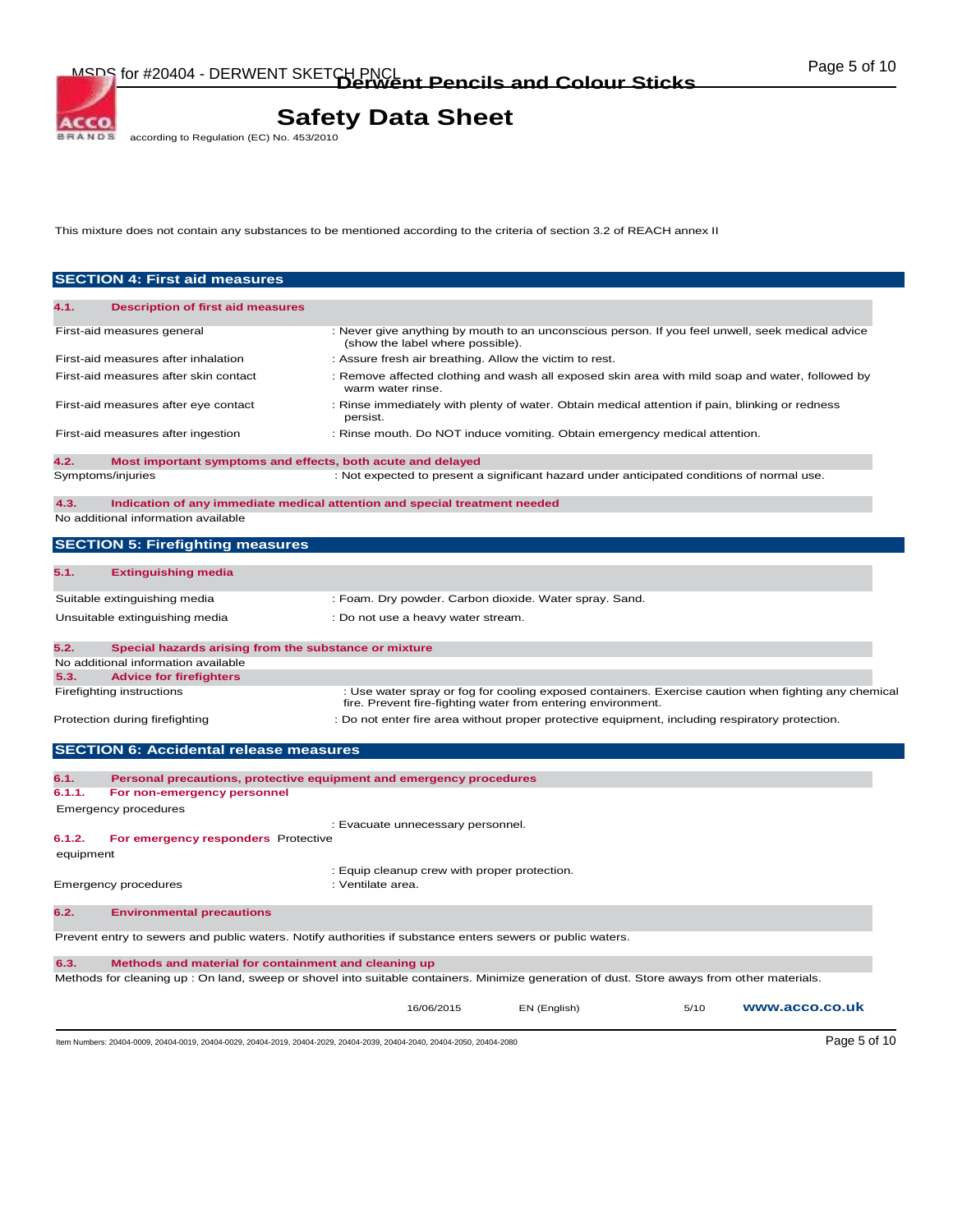# **Safety Data Sheet**<br>according to Regulation (EC) No. 453/2010

| 6.4.<br><b>Reference to other sections</b><br>See Heading 8. Exposure controls and personal protection.             |                                                                                                                                                                                                           |              |      |                |
|---------------------------------------------------------------------------------------------------------------------|-----------------------------------------------------------------------------------------------------------------------------------------------------------------------------------------------------------|--------------|------|----------------|
| <b>SECTION 7: Handling and storage</b>                                                                              |                                                                                                                                                                                                           |              |      |                |
| 7.1.<br><b>Precautions for safe handling</b>                                                                        |                                                                                                                                                                                                           |              |      |                |
| Precautions for safe handling                                                                                       | : Wash hands and other exposed areas with mild soap and water before eating, drinking or smoking<br>and when leaving work. Provide good ventilation in process area to prevent formation of vapour.       |              |      |                |
| 7.2.<br>Conditions for safe storage, including any incompatibilities<br>Storage conditions<br>Incompatible products | : Keep container closed when not in use. Keep only in the original container in a cool, well<br>ventilated place away from : Direct sunlight, Heat and ignition sources.<br>: Strong bases. Strong acids. |              |      |                |
| Incompatible materials                                                                                              | : Sources of ignition. Direct sunlight.                                                                                                                                                                   |              |      |                |
| 7.3.<br><b>Specific end use(s)</b>                                                                                  |                                                                                                                                                                                                           |              |      |                |
| No additional information available                                                                                 |                                                                                                                                                                                                           |              |      |                |
| <b>SECTION 8: Exposure controls/personal protection</b>                                                             |                                                                                                                                                                                                           |              |      |                |
| 8.1.<br><b>Control parameters</b><br>No additional information available                                            |                                                                                                                                                                                                           |              |      |                |
| 8.2.<br><b>Exposure controls</b>                                                                                    |                                                                                                                                                                                                           |              |      |                |
| Appropriate engineering controls<br>Personal protective equipment                                                   | : Provide adequate general and local exhaust ventilation.<br>: Protective goggles. Gloves.                                                                                                                |              |      |                |
| Hand protection<br>Eye protection<br>Respiratory protection<br>Other information                                    | : Wear protective gloves.<br>: Chemical goggles or safety glasses.<br>: Wear appropriate mask.<br>: Do not eat, drink or smoke during use.                                                                |              |      |                |
| <b>SECTION 9: Physical and chemical properties</b>                                                                  |                                                                                                                                                                                                           |              |      |                |
| 9.1.<br>Information on basic physical and chemical properties                                                       |                                                                                                                                                                                                           |              |      |                |
| Physical state                                                                                                      | : Solid                                                                                                                                                                                                   |              |      |                |
| Colour                                                                                                              | : Colourless.                                                                                                                                                                                             |              |      |                |
| Odour                                                                                                               | : odourless.                                                                                                                                                                                              |              |      |                |
| Odour threshold                                                                                                     | : No data available                                                                                                                                                                                       |              |      |                |
| рH                                                                                                                  | : No data available                                                                                                                                                                                       |              |      |                |
| Relative evaporation rate (butylacetate=1)                                                                          | : No data available                                                                                                                                                                                       |              |      |                |
| Melting point                                                                                                       | : No data available                                                                                                                                                                                       |              |      |                |
| Freezing point                                                                                                      | : No data available                                                                                                                                                                                       |              |      |                |
| Boiling point                                                                                                       | : No data available                                                                                                                                                                                       |              |      |                |
| Flash point                                                                                                         | : No data available                                                                                                                                                                                       |              |      |                |
|                                                                                                                     | 16/06/2015                                                                                                                                                                                                | EN (English) | 6/10 | www.acco.co.uk |

Item Numbers: 20404-0009, 20404-0019, 20404-0029, 20404-2019, 20404-2029, 20404-2039, 20404-2040, 20404-2050, 20404-2080 Page 6 of 10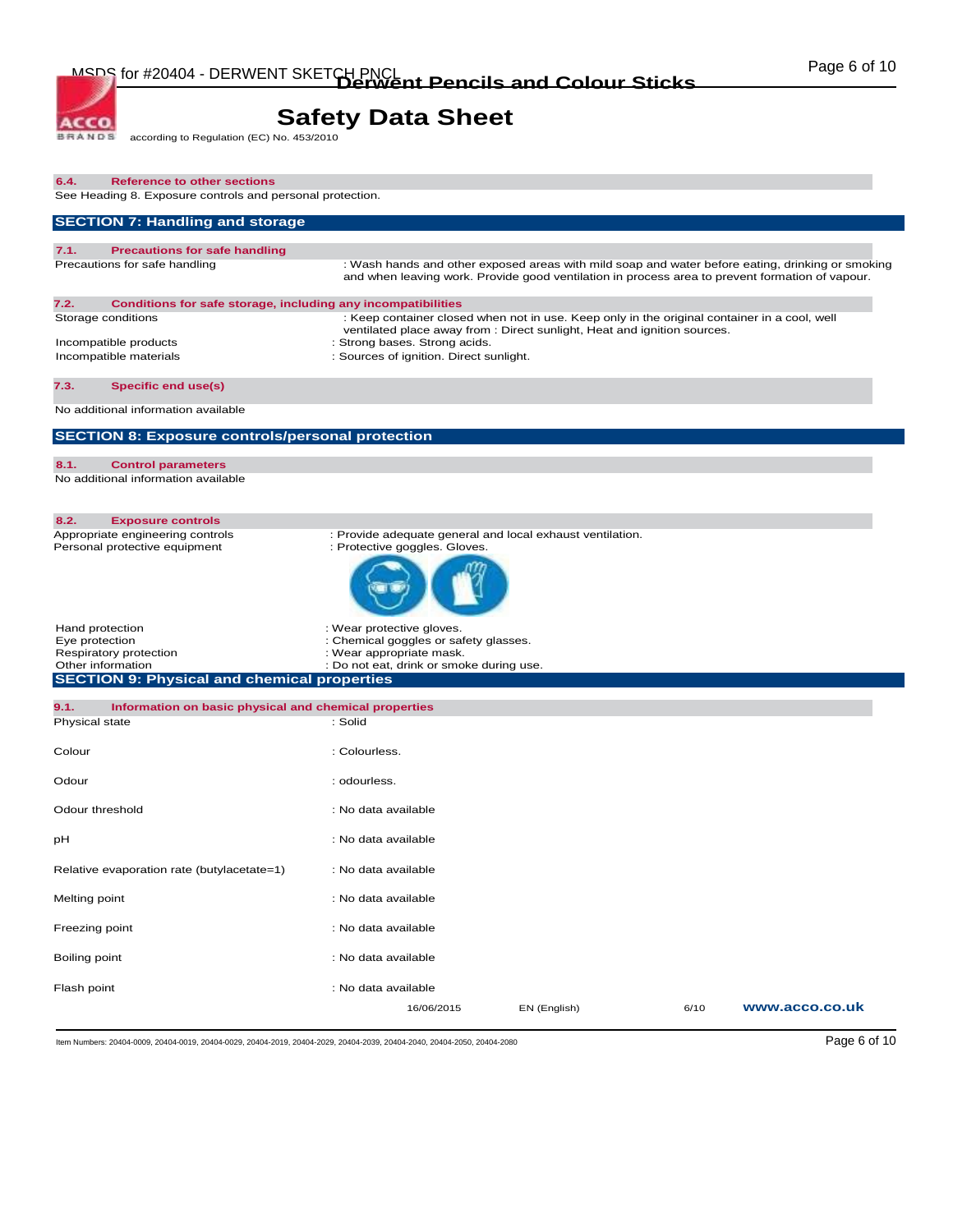# ACCO.

# **Safety Data Sheet**

BRANDS according to Regulation (EC) No. 453/2010

| Self ignition temperature        |                                       | : No data available   |
|----------------------------------|---------------------------------------|-----------------------|
| Decomposition temperature        |                                       | : No data available   |
| Flammability (solid, gas)        |                                       | : Non flammable       |
| Vapour pressure                  |                                       | : No data available   |
| Relative vapour density at 20 °C |                                       | : No data available   |
| Relative density                 |                                       | : No data available   |
| Solubility                       |                                       | : insoluble in water. |
| Log Pow                          |                                       | : No data available   |
| Log Kow                          | <b>No</b><br>data<br>t i<br>available |                       |
| Viscosity, kinematic             | No.<br>data<br>available              |                       |
| Viscosity, dynamic               | data<br>No.<br>available              |                       |
| <b>Explosive properties</b>      | : not<br>explosive.                   |                       |
| Oxidising properties             | : not<br>oxidising.                   |                       |
| <b>Explosive limits</b>          | No.<br>data<br>available              |                       |

**9.2. Other information** 

No additional information available

#### **SECTION 10: Stability and reactivity**

| 10.1.            | <b>Reactivity</b>                                    |            |              |      |                |  |
|------------------|------------------------------------------------------|------------|--------------|------|----------------|--|
|                  | No additional information available                  |            |              |      |                |  |
| 10.2.            | <b>Chemical stability</b>                            |            |              |      |                |  |
| Not established. |                                                      |            |              |      |                |  |
| 10.3.            | <b>Possibility of hazardous reactions</b>            |            |              |      |                |  |
| Not established. |                                                      |            |              |      |                |  |
| 10.4.            | <b>Conditions to avoid</b>                           |            |              |      |                |  |
|                  | Direct sunlight. Extremely high or low temperatures. |            |              |      |                |  |
| 10.5.            | <b>Incompatible materials</b>                        |            |              |      |                |  |
|                  | Strong acids. Strong bases.                          |            |              |      |                |  |
| 10.6.            | <b>Hazardous decomposition products</b>              |            |              |      |                |  |
|                  | fume. Carbon monoxide. Carbon dioxide.               |            |              |      |                |  |
|                  | <b>SECTION 11: Toxicological information</b>         |            |              |      |                |  |
|                  |                                                      | 16/06/2015 | EN (English) | 7/10 | www.acco.co.uk |  |

Item Numbers: 20404-0009, 20404-0019, 20404-0029, 20404-2019, 20404-2029, 20404-2039, 20404-2040, 20404-2050, 20404-2080 Page 7 of 10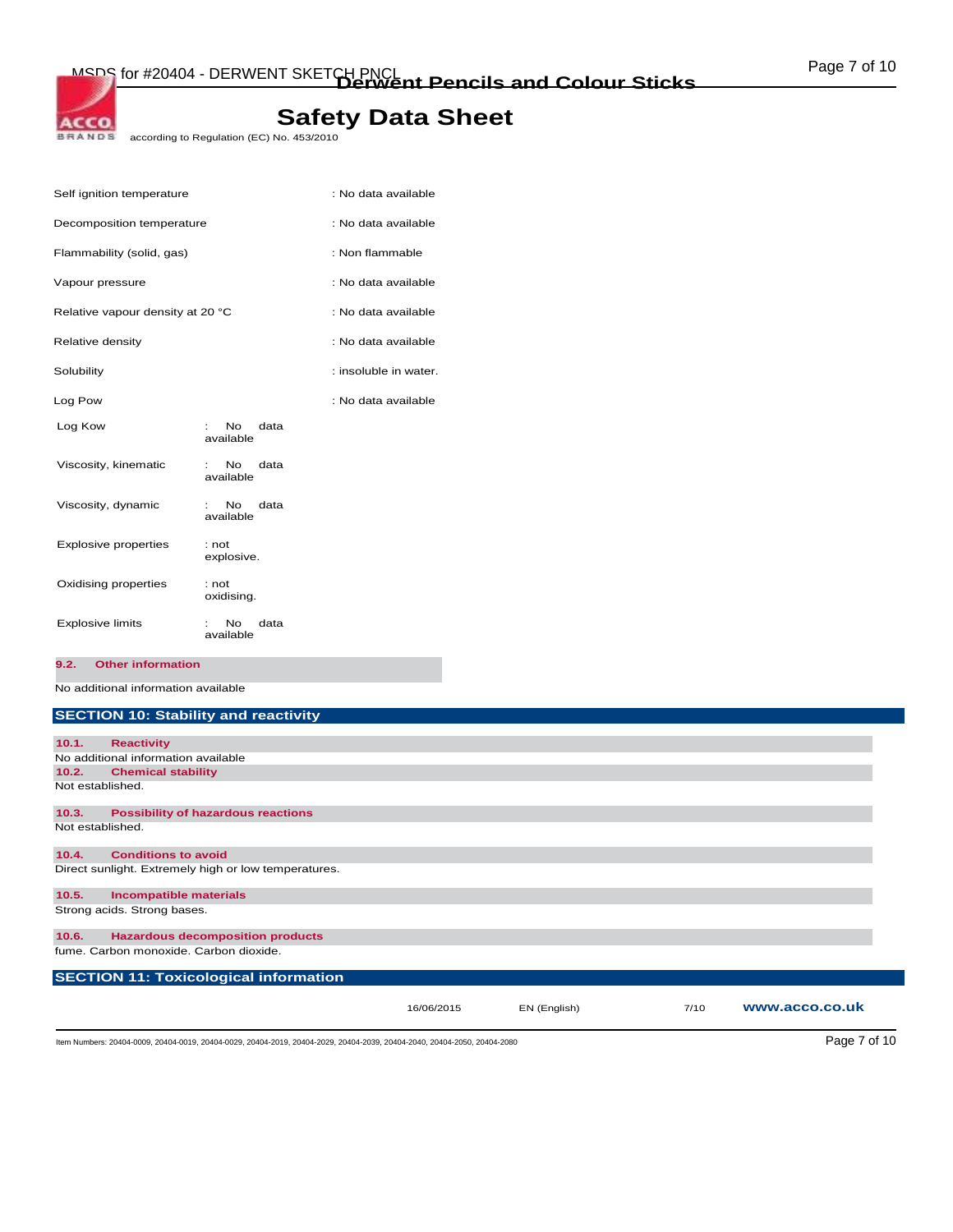BRANDE according to Regulation (EC) No. 453/2010

ACCO.

| 11.1.                                                             | Information on toxicological effects |                                                                                      |
|-------------------------------------------------------------------|--------------------------------------|--------------------------------------------------------------------------------------|
| Acute toxicity                                                    |                                      | : Not classified                                                                     |
| Skin corrosion/irritation                                         |                                      | : Not classified                                                                     |
| Serious eye damage/irritation                                     |                                      | Based on available data, the classification criteria are not met<br>: Not classified |
| Respiratory or skin sensitisation                                 |                                      | Based on available data, the classification criteria are not met<br>: Not classified |
| Germ cell mutagenicity                                            |                                      | Based on available data, the classification criteria are not met<br>: Not classified |
| Carcinogenicity                                                   |                                      | Based on available data, the classification criteria are not met<br>: Not classified |
|                                                                   |                                      | Based on available data, the classification criteria are not met                     |
| Reproductive toxicity                                             |                                      | : Not classified<br>Based on available data, the classification criteria are not met |
| Specific target organ toxicity (single exposure) : Not classified |                                      | Based on available data, the classification criteria are not met                     |
| Specific target organ toxicity (repeated                          |                                      | : Not classified                                                                     |
| exposure)                                                         |                                      | Based on available data, the classification criteria are not met                     |
| Aspiration hazard                                                 |                                      | : Not classified<br>Based on available data, the classification criteria are not met |
| Potential Adverse human health effects and<br>symptoms            |                                      | : Based on available data, the classification criteria are not met.                  |
| <b>SECTION 12: Ecological information</b>                         |                                      |                                                                                      |
| 12.1.<br><b>Toxicity</b>                                          |                                      |                                                                                      |

No additional information available

| 12.2. | <b>Persistence and degradability</b>     |                  |
|-------|------------------------------------------|------------------|
|       | <b>Derwent Pencils and Colour Sticks</b> |                  |
|       | Persistence and degradability            | Not established. |
|       |                                          |                  |
| 12.3. | <b>Bioaccumulative potential</b>         |                  |

| <b>Derwent Pencils and Colour Sticks</b>                                                                                 |                  |              |      |                |
|--------------------------------------------------------------------------------------------------------------------------|------------------|--------------|------|----------------|
| Bioaccumulative potential                                                                                                | Not established. |              |      |                |
|                                                                                                                          |                  |              |      |                |
| 12.4.<br><b>Mobility in soil</b>                                                                                         |                  |              |      |                |
|                                                                                                                          | 16/06/2015       | EN (English) | 8/10 | www.acco.co.uk |
| Item Numbers: 20404-0009, 20404-0019, 20404-0029, 20404-2019, 20404-2029, 20404-2039, 20404-2040, 20404-2050, 20404-2080 |                  |              |      | Page 8 of 10   |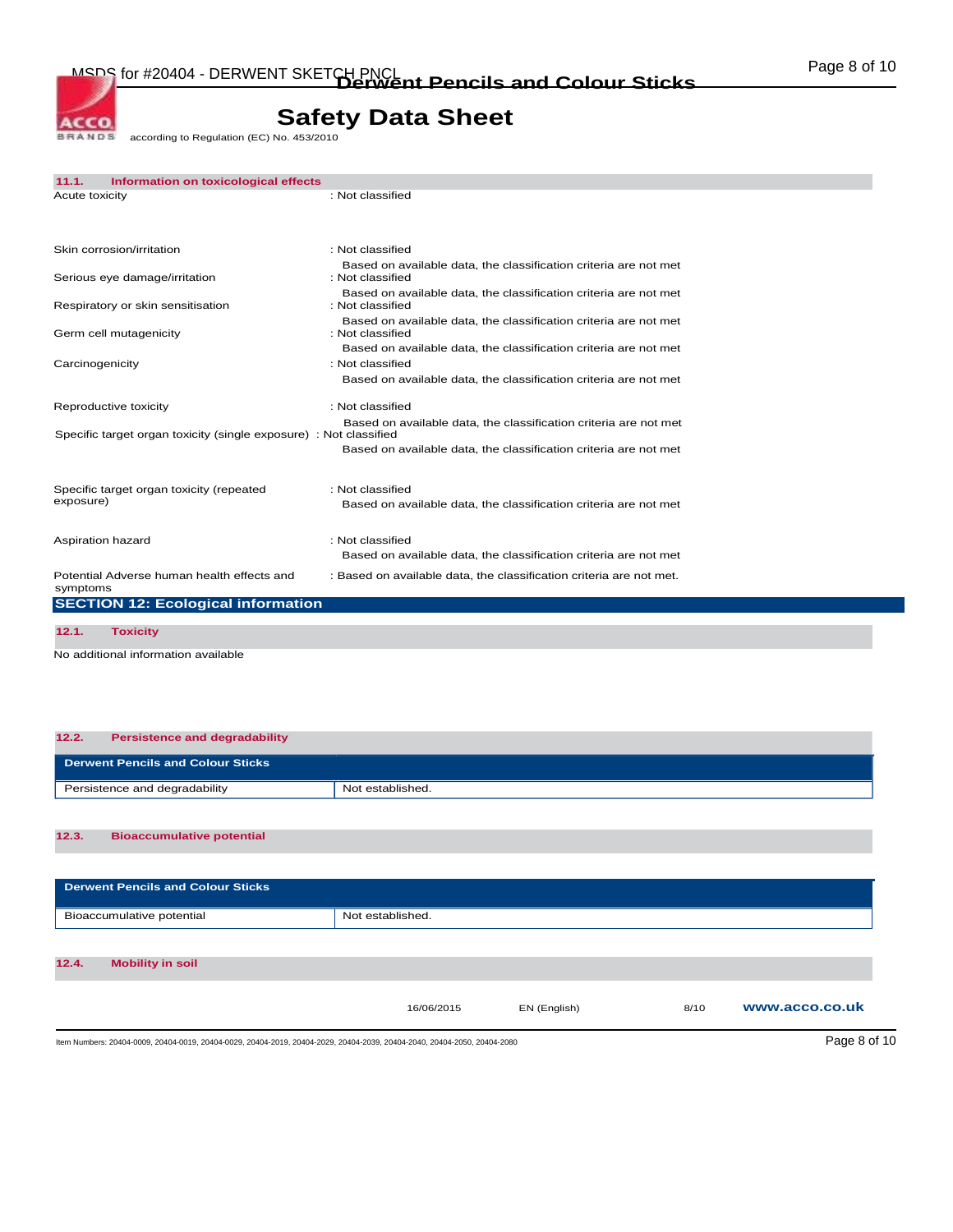**BRANDS** according to Regulation (EC) No. 453/2010

No additional information available

**ACCO** 

#### **12.5. Results of PBT and vPvB assessment**  No additional information available

#### **12.6. Other adverse effects**

Other information : Avoid release to the environment.

#### **SECTION 13: Disposal considerations**

#### **13.1. Waste treatment methods**

Waste disposal recommendations : Dispose in a safe manner in accordance with local/national regulations. Ecology - waste materials : Avoid release to the environment.

#### **SECTION 14: Transport information**

In accordance with ADR / RID / IMDG / IATA / ADN **14.1. UN number**  Not dangerous goods in terms of transport regulations **14.2. UN proper shipping name**  Not applicable **14.3. Transport hazard class(es)**  Not applicable

#### **14.4. Packing group**

Not applicable

#### **14.5. Environmental hazards**

Other information  $\qquad \qquad :$  No supplementary information available.

#### **14.6. Special precautions for user**

**14.6.1. Overland transport** 

#### No additional information available

**14.6.2. Transport by sea** 

No additional information available

#### **14.6.3. Air transport**

No additional information available

**14.7. Transport in bulk according to Annex II of MARPOL 73/78 and the IBC Code** 

Not applicable

#### **SECTION 15: Regulatory information**

**15.1. Safety, health and environmental regulations/legislation specific for the substance or mixture** 

#### **15.1.1. EU-Regulations**

No REACH Annex XVII restrictions

#### **15.1.2. National regulations**

No additional information available

16/06/2015 EN (English) 9/10 **www.acco.co.uk**

Item Numbers: 20404-0009, 20404-0019, 20404-0029, 20404-2019, 20404-2029, 20404-2039, 20404-2040, 20404-2050, 20404-2080 Page 9 of 10